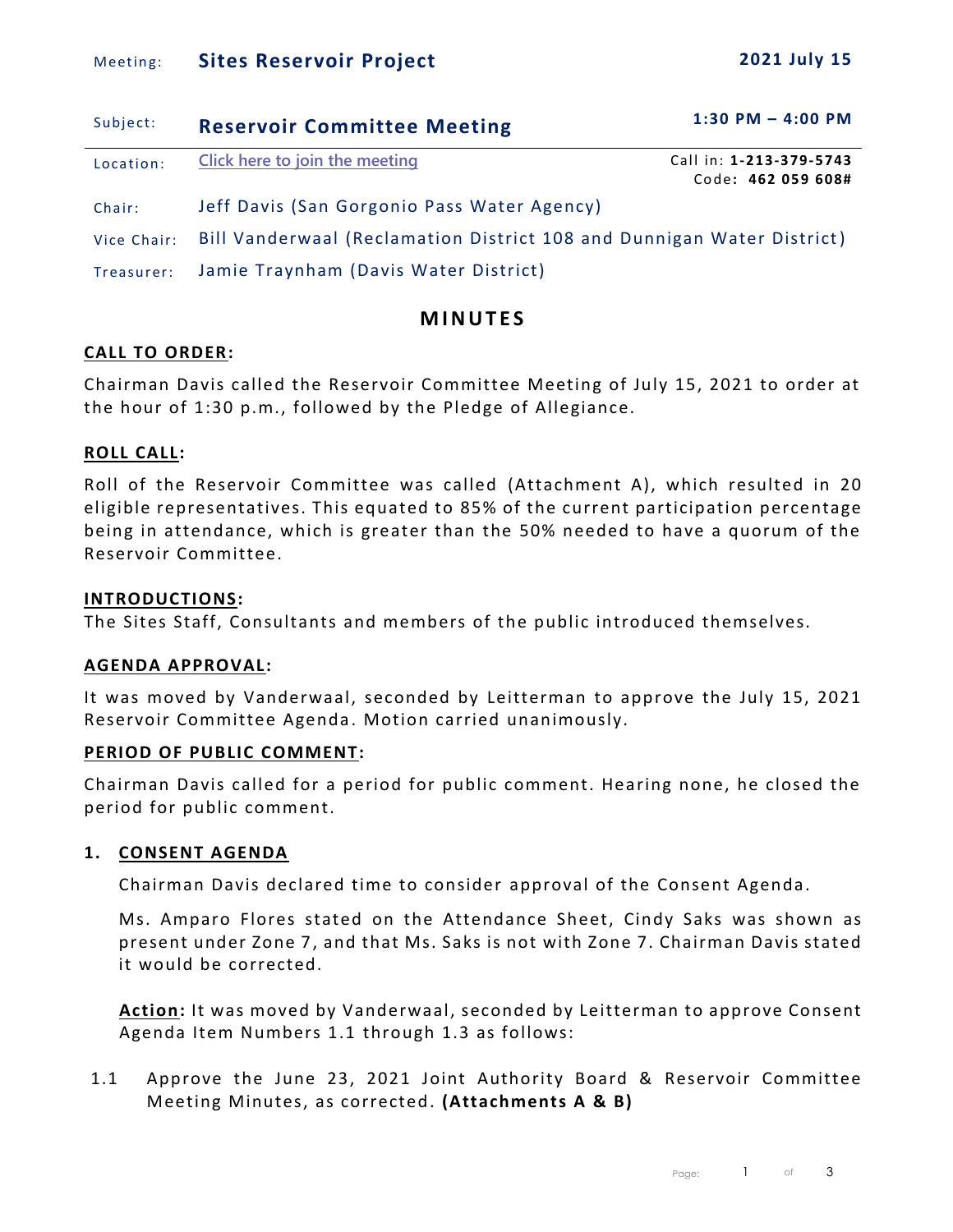- 1.2 Accept the Sites Project Authority Treasurer's Report. **(Attachment A)**
- 1.3 Approve the Payment of Claims. **(Attachments A, B & C)** Motion carried unanimously.

### **2. ACTION ITEMS:**

2.1 Authorize release Revised Draft EIR/Supplemental Draft EIS and authorize the Executive Director to file a Notice of Completion with the State Clearinghouse and complete other noticing requirements to initiate the public review process. Ms. Forsythe provided an overview of the Revised Draft EIR/Supplemental Draft EIS and spoke to the following:

Cumulative Analysis Preliminary Determinations

- Approach:
	- o Considers over 60 closely related past, present, or reasonably foreseeable probable future projects.
	- o Each resource area is evaluated.
- Preliminary Cumulatively Consider Impacts:
	- o Water Quality: mercury and methylmercury .
	- o Vegetation: loss of oak woodlands.
	- o Wildlife: effects to special status wildlife and changes in wildlife movement.
	- o Agriculture: loss of important farmland; cancellation of Williamson Act contracts.
	- o Air Quality: emissions during construction.

NEPA Required Chapters Preliminary Determinations

- Ch 28, Climate Change:
	- o Operations No effect to beneficial effects.
- Ch 29, Indian Trust Assets:
	- o Construction No effect.
	- o Operations No adverse effect.
- Ch 30, Environmental Justice:
	- $\circ$  All Alts Construction substantially adverse effects associated with air quality and visual resources to minority and low-income populations.
	- o All Alts Operation substantially adverse effects associated with air quality.
	- o Alt 2 Operations substantially adverse effects associated with land use and transportation to minority and low-income populations.
- Ch 30, Socioeconomics:
	- $\circ$  Construction and Operation No adverse effect to beneficial effect.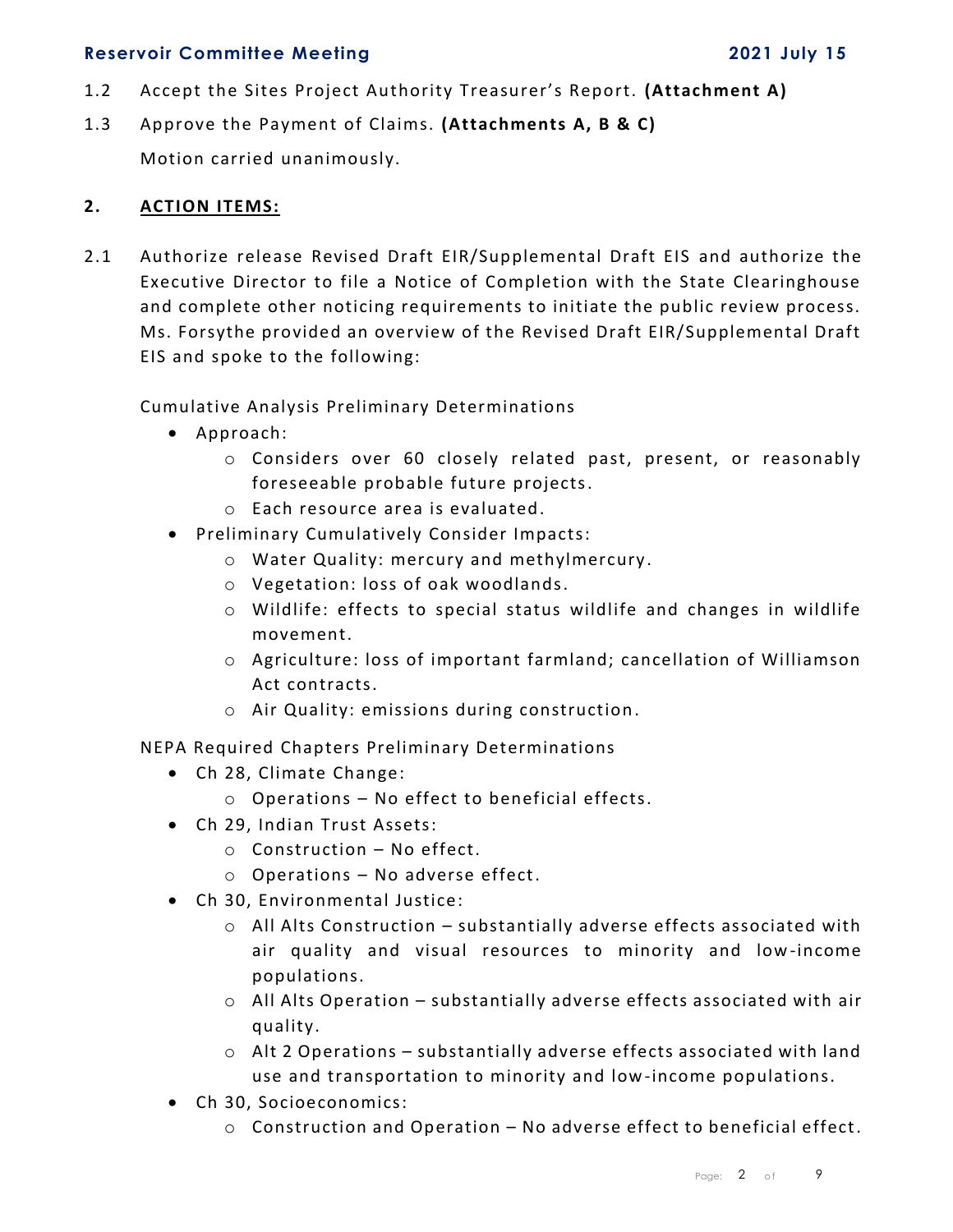Air Quality and Water Quality Preliminary Determinations

• Spoke to Chapters 6, Surface Water Quality, 20, Air Quality, 21, Greenhouse Gas Emissions (GHG), Impacts Requiring Mitigation and Significant and Unavoidable Impacts.

Public review process

- Staff currently in planning stages.
- Target release:
	- o Under CEQA on August 26.
	- o Under NEPA on September 3.
- 60-Day review period from September 3.
- Public Meetings:
	- o virtual meetings; 1 during day, 1 in evening .
	- o 1 in-person meeting in Maxwell.

Request for Authorization to Release the RDEIR/SDEIS

- Staff requests that the Authority Board:
	- o Authorize the release of the RDEIR/SDEIS when it is ready .
	- o Authorize the Executive Director to file Notice of Completion and complete other noticing requirements to initiate public review process.
- Release of the RDEIR/SDEIS would not occur until the following:
	- o The team addresses the comments received on administrative draft versions of the document.
	- o TCCA and GCID consent to the release consistent with Section 2.5 of the Authority's Joint Powers Agreement.
	- $\circ$  Reclamation has scheduled the release of the Notice of Availability in the Federal Register.

Discussion followed.

**ACTION:** It was moved by Azevedo, seconded by Bettner to recommend to the Authority Board to authorize the release of the Revised Draft EIR/Supplemental Draft EIS, and further, authorize the Executive Director to file a Notice of Completion with the State Clearinghouse and complete other noticing requirements to initiate the public review process, with the caveat the Executive Director confer with the Executive Committee, if, the release date is significantly delayed from August 26, 2021. Motion carried unanimously.

Ms. Forsythe expressed her appreciation to the team for their efforts on this project (Draft EIR/Supplemental Draft EIS).

2.2 Approve a new Budget Policy to provide budget approval requirements for the Sites Reservoir Project in line with governing board expectations. **(Attachment A)**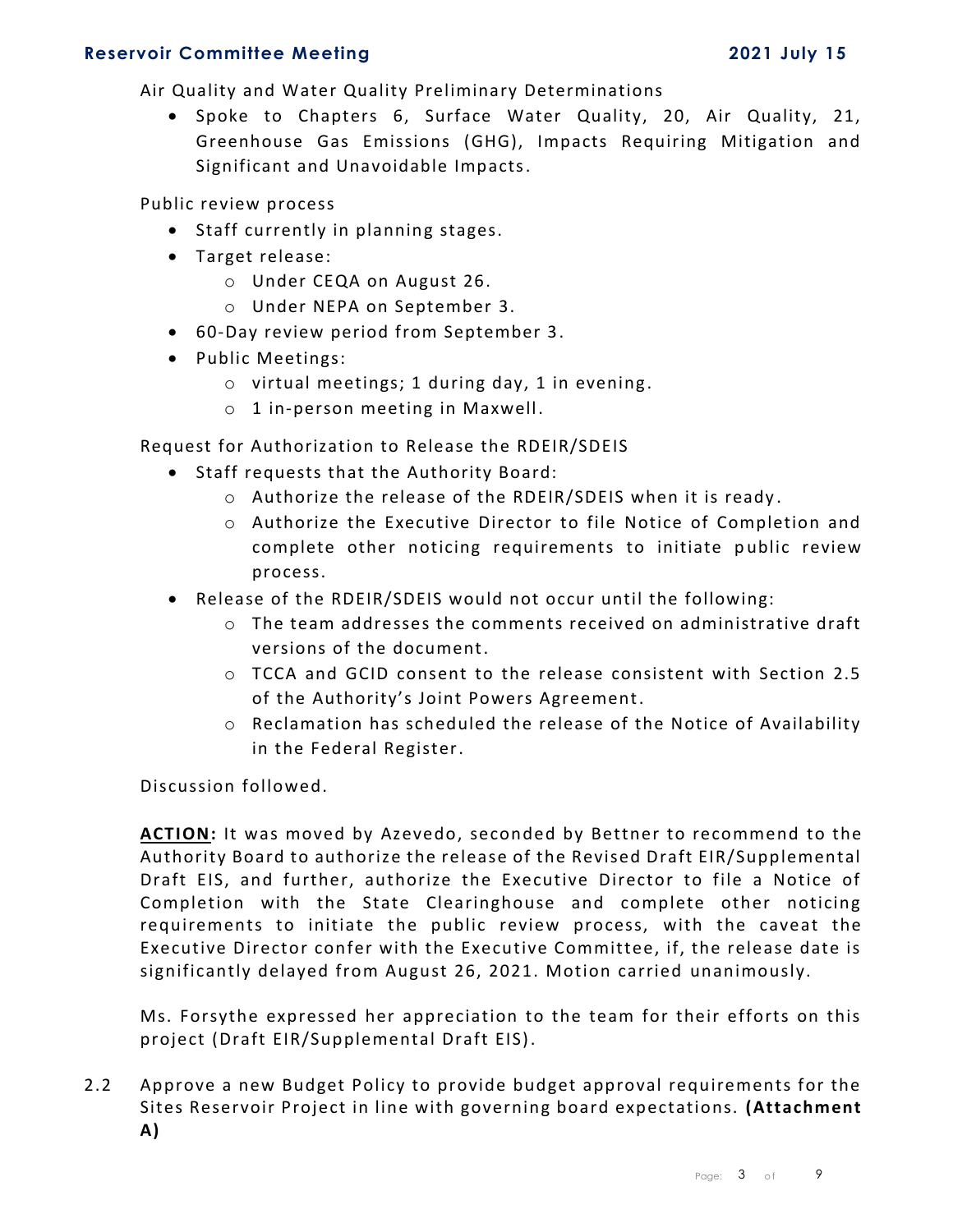Mr. Trapasso provided an overview of the proposed new Budget Policy which would become effective January 1, 2022.

Ms. Traynham expressed concern regarding language in "Unused and unaccrued funds." Discussion followed.

**ACTION:** It was moved by Traynham, seconded by Leitterman to recommend to the Authority Board to approve a new Budget Policy to provide budget approval requirements for the Sites Reservoir Project in line with governing board expectations, as corrected. Motion carried unanimously.

2.3 Recognizing the Governor's June 11, 2021 action rescinding the COVID-19 stay at home orders related to public meetings and the Brown Act, direct staff to reinitiate Reservoir Committee and Authority Board meetings under standard statutory requirements starting in September 2021.

Executive Director Brown spoke to the Governor's June 11, 2021 action rescinding the COVID-19 stay at home orders related to public meetings and the Brown Act and reinstating in-person meetings starting in September 2021. Discussion followed regarding requirements to attend meetings virtually.

Mr. Nuedeck requested further review of the Executive Order language by Legal Counsel vs Brown Act language as regards a quorum/physical attendance of members at the meetings. Further, discussion followed.

**ACTION:** It was moved by Weghorst to table the matter rescinding the COVID - 19 stay at home orders related to public meeting and the Brown Act and reinstating in-person meetings in September 2021.

Further discussion followed. Following discussion, Mr. Weghorst withdrew his motion.

**ACTION ITEM:** It was moved by Vanderwaal, seconded by Marks to recommend to the Authority Board to recognize the Governor's June 11, 2021 order rescinding the COVID-19 stay at home orders related to public meetings and the Brown Act, direct staff to reinitiate Reservoir Committee and Authority Board meetings under standard statutory requirement starting with the September 22, 2021 Joint RC and AB meeting. Motion carried unanimously.

### **3. Discussion and information Items:**

3.1 Receive progress update and comment on technical considerations for Operations Coordination with Department of Water Resources and Bureau of Reclamation.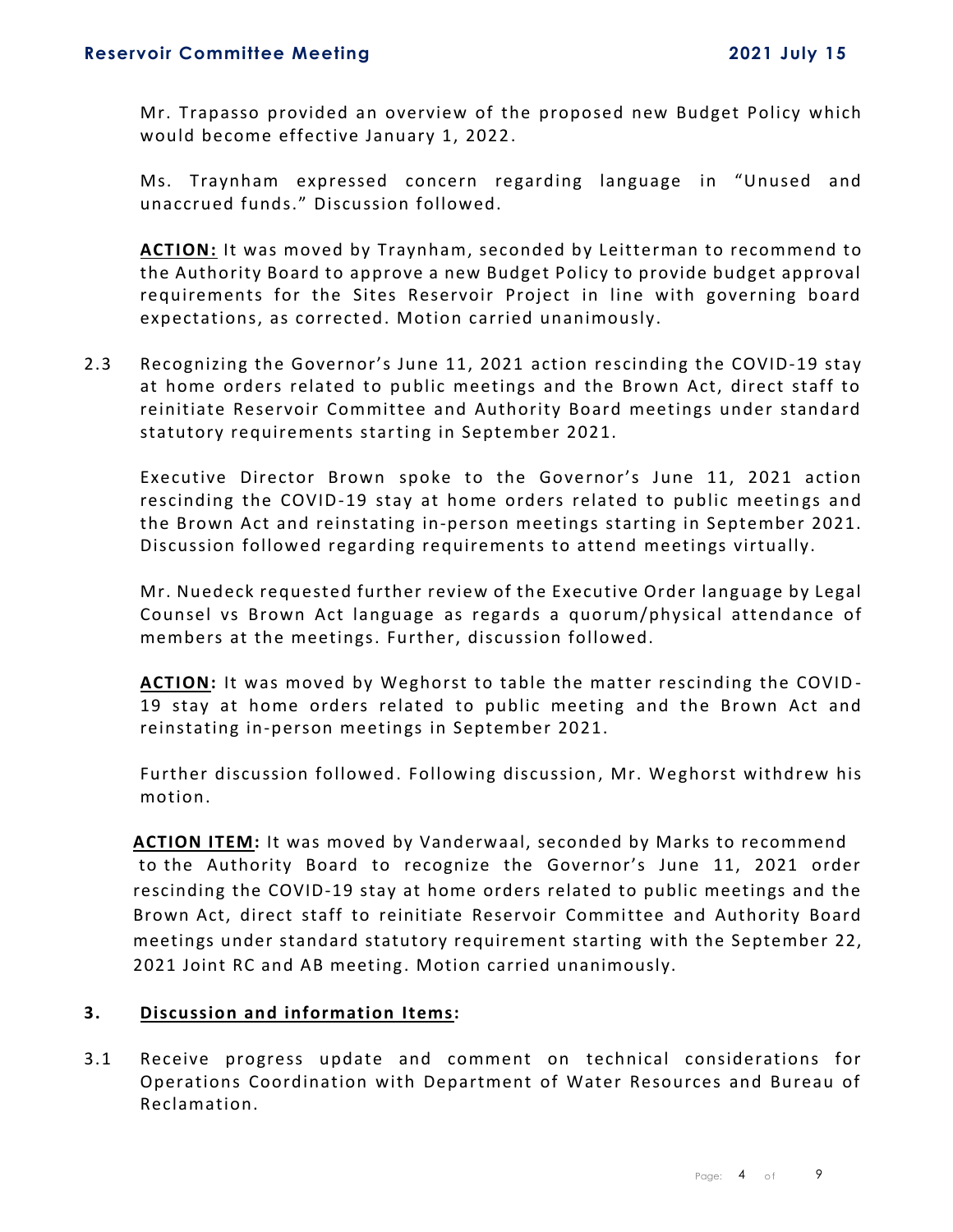Executive Director Brown expressed his appreciation to the team of participants who took time to work on this matter.

Ms. Heydinger provided an overview of the technical considerations for Operations Coordination with the Department of Water Resources and the

Bureau of Reclamation and spoke to the following:

- Staff and small group of participants engaged in frequent and well attended discussions with Reclamation and DWR since November 2020 .
- Discussions have revolved around coordinated operations with Sites and the CVP/SWP:
	- o Seasonal operations focus.
	- o Process for exchanges.
	- $\circ$  Issue specific discussions water rights, power, carriage water, COA.

Discussion Focus Areas

- Ensuring "No Harm" to CVP and SWP:
	- o No harm issues have been identified thus far.
	- o In general, discussion have revolved around mutual benefit and recognize that operations could change to achieve these benefits.
- Financial Considerations:
	- $\circ$  Federal investment assumed to be between 7 and 25 percent, nothing more specific has been determined.
	- o O&M Cost Feds and State are aware of Sites beneficiary pays approach, but no clear funding source has been identified yet.
	- $\circ$  SWP contract modification discussions underway separate from the technical discussions.
- Operational Considerations:
	- o Annual operations of Sites diversions and releases have been reviewed .
	- o Movement of Sites water through Delta would be in the transfer window.
	- o and would be "non-project water."
	- o A Sites proposal for analyzing carriage water is being discussed .
- Use of Facilities and Power:
	- o Power use at each facility was analyzed with Reclamation .
	- $\circ$  No direct impacts on CVP power identified, but exchanging water needs case by case review for potential power generation effects.
	- o Sites will procure its own energy source for all non -Federal uses.
	- o Warren Act contract and land entitlements appear feasible .
- Water Rights and Permitting:
	- o Water Rights staff have reviewed draft parameters for the Authority's water rights application.
	- $\circ$  No unsettleable water rights issues have been identified.
	- o Coordination will continue during the development of the application .
	- o Operations permitting is an outstanding discussion topic .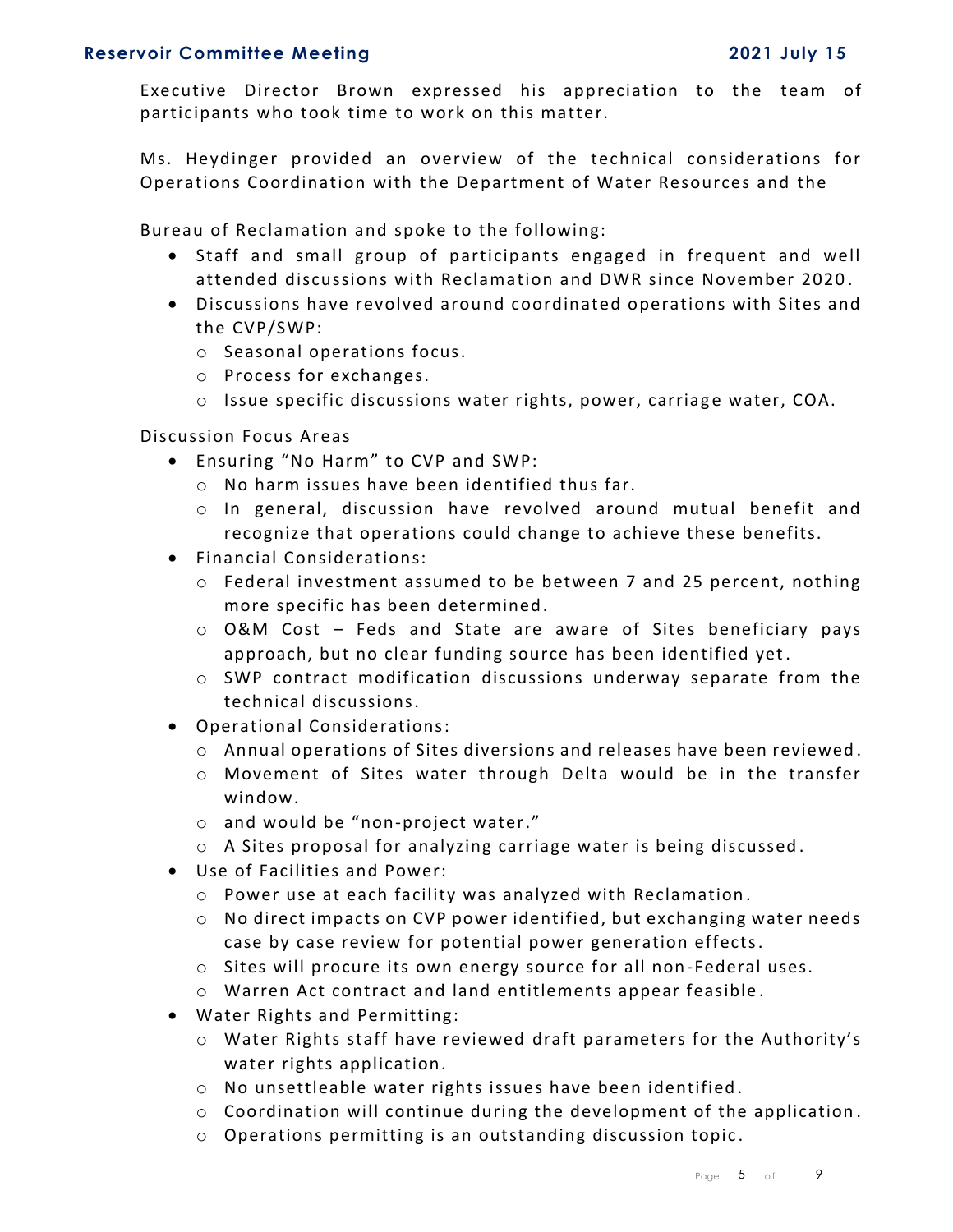- $\circ$  COA considerations were reviewed, and no significant issues have been identified. Use of existing COA accounting methods appear workable
- Next Steps:
	- $\circ$  Commitments or decisions, especially by Reclamation, are contingent on final analysis and issuance of a ROD.
	- o Technical discussion will continue .
	- o An operating agreement would be between the Authority, DWR and Reclamation.
	- o Final agreement to be executed following ROD (summer 2022).
- Authority staff's focus for coming months:
	- o Prepare Authority's Operations Plan consistent with technical discussions (continued input from DWR and Reclamation).
	- o Continue focused discussions on specific technical areas, e.g., operations permitting, carriage water, water rights, ensuring "no harm."

Discussion followed, with no action taken.

3.2 Receive an update and provide feedback on the materials developed to further illustrate and analyze operations scenarios for participants use and value creation from owning a storage allocation in Sites Reservoir.

Ms. Heydinger provided an update on the materials for allocating Reservoir storage and spoke to the following:

Storage Benefits

- Benefits of Investing in Storage
	- o Reliable
	- o Certain
	- o Flexible
	- o Local Control
	- o Equitable
- Storage Partner Benefits-Reliable Certain:
	- o Known storage space and diversions to storage.
	- o Improved ability to deliver in dry years.
	- o Certainty in availability.
- Storage Partner Benefits-Flexible Local Control:
	- o Hold Water.
	- o Take Water.
	- o Sell Water.
	- o Lease Storage.
	- o Combination to Hold Water; Lease Storage; Take Water; Sell Water or combinations.
- Storage Partner Benefits Equitable: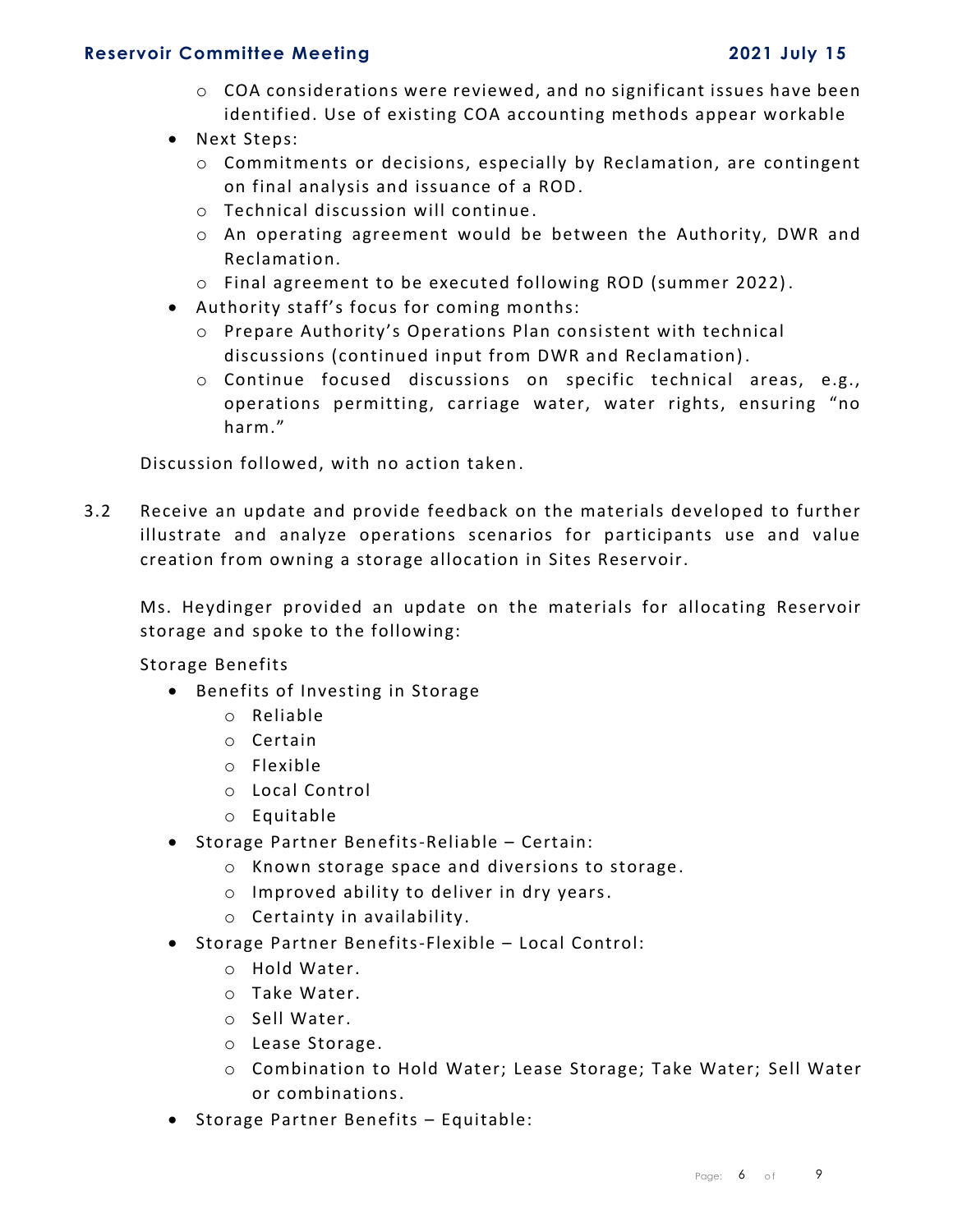- o Storage space does not define operations/options.
- o Unit price for storage same for all.
- o Current participation level translates directly to amount of storage space.
- o Beneficiary pays.
- o Provided examples of 2021 anticipated storage using TCCA & San Bernardino Valley Municipal Water District.
- How much storage do I needed?
- How Much Storage is Right for my Agency?
	- o Some considerations:
		- Multiple dry years.
		- Assume limited or no diversion in a drought.
		- Consider selling and leasing.
		- Resiliency against future uncertainties.
		- Use existing modeling to see storage level fluctuations.

#### Summary:

- Benefits of Storage:
	- o Reliable and certain.
	- o Flexible, local control.
	- o Equitable.
- How much do I need?
	- o Consider multiple dry years.
	- o Consider sale/lease of water and storage .
	- o Future uncertainty.
	- o Climate variability.
	- o CVP/SWP Reliability.
	- o Regulatory.
	- o Economic.

Mr. Robinette briefly spoke to the Joint Affordability Workshop to be held on July 23, 2021.

Discussion followed with no action taken.

### **4. Reports:**

### **4.1 Member's Reports:**

#### 4.1.1 Chairpersons' Report:

This time is set aside to allow the Chair/Co -Chair an opportunity to disclose/discuss items related to the Sites Project.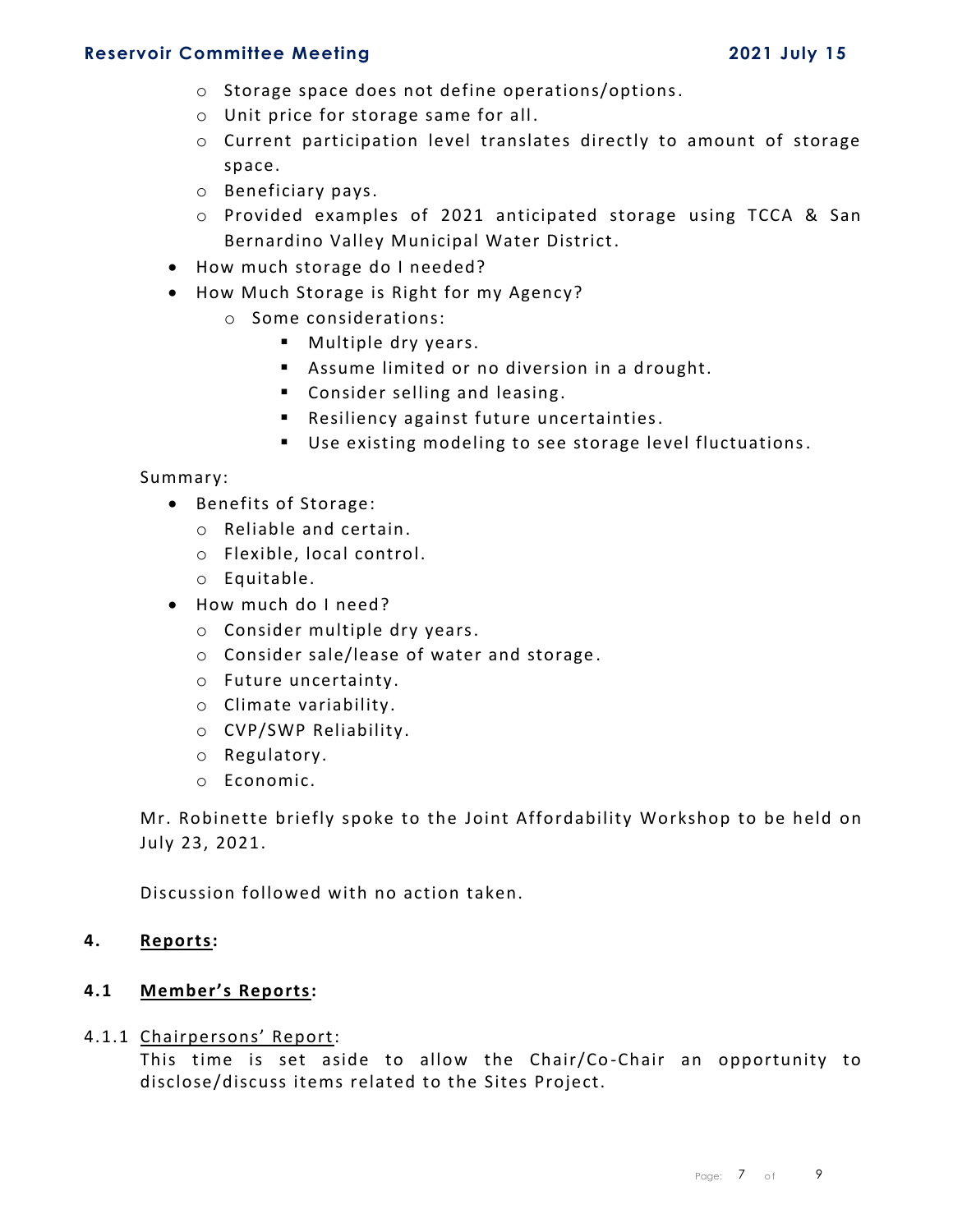Vice-Chair Vanderwaal expressed his appreciation to Mr. Robinette for attending the Dunnigan Investor's meeting and for his presentation at the meeting.

Chair Davis provided a brief update on a meeting held earlier this week with Secretary Crowfoot regarding the Sites Project and its progress. He stated they are supposed to meet again in six weeks. Brief discussion followed.

#### 4.1.2 Workgroup Chairpersons' Report:

This time is set aside to allow the Workgroup Chairpersons' an opportunity to disclose/discuss items related to the Sites Project.

#### Reservoir Ops & Engineering Workgroup

Mr. Kunde stated the Res. Ops & Engineering Workgroup met once since the last Reservoir Committee meeting and provided a brief update stating the Workgroup focused on information staff purposed to include in the Feasibility Report that will be submitted to the California Water Commission later this year.

### Environmental & Permitting Workgroup

Chair Davis provided a brief update regarding activities of the Environmental & Permitting Workgroup.

### Budget & Finance Workgroup

None.

### Communications and Outreach

None.

#### Land Management Committee

Executive Director Brown provided a brief update on various Land Management matters as follows:

- Geotechnical evaluations for next phase of work and progress being made to identify locations
- Potential mechanisms for pursuing land rights (options agreements)
- Mitigation and cost estimates

Director Evans expressed his appreciation to Mr. Conner and Mr. Luu for their work on these matters and the map they are developing on the areas that are more vital early on.

### 4.1.3 Reservoir Committee Participant Reports:

This time is set aside to allow Representatives or their Alternates an opportunity to disclose/discuss items related to the Sites Project.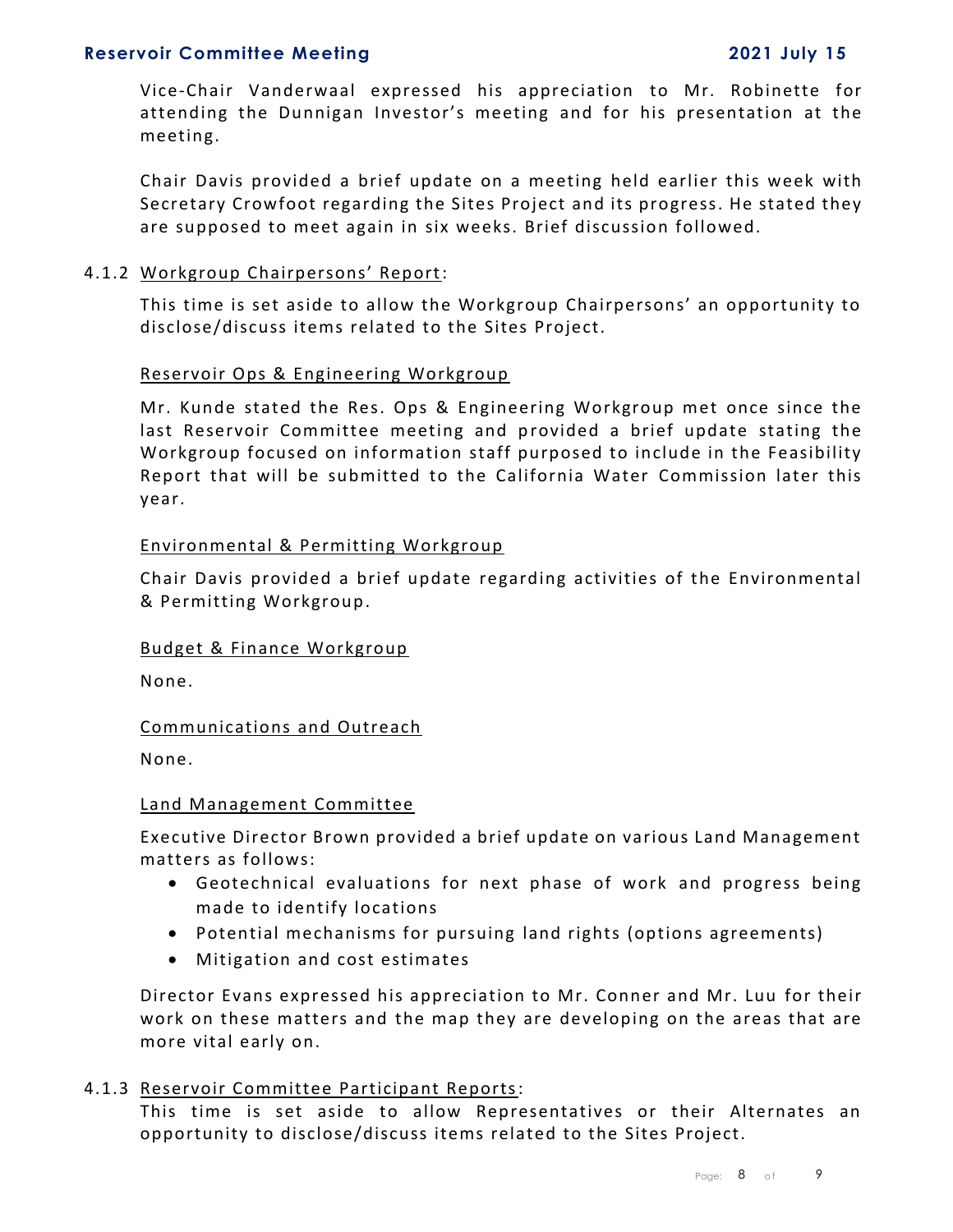None.

4.2 Executive Director's Reports:

Executive Director Brown spoke to the following:

- Monthly status report. **(Attachment A)**
- Work Plan Key Deliverables Report. **(Attachment B)**
	- o Biological Assessment.
	- o WIFIA Application with the due date to submit of July 23, 2021.
	- o Final Feasibility Report and the Plan of Finance.
- Meetings Action Items Summary. **(Attachment C)**
- Update on Legislative activity (infrastructure package) as follows:
	- o Senate Energy Committee passed an energy infrastructure act that includes \$1.15 Billion for western water storage.

### **5. Recap:**

5.1 Suggested Future Agenda Items.

None.

5.2 Upcoming Meetings:

**Authority Board:** Wednesday, July 21, 2021 – 1:30 to 4:00 PM

**Affordability Joint Workshop:** Friday, July 23, 2021, 9:00 AM – 12:00 PM

# **Reservoir Committee:**

Friday, August 20, 2021, 9:00 AM – 12:00 PM

Chairman Davis adjourned the Reservoir Committee Meeting at the hour of 3:55 p.m.

\_\_\_\_\_\_\_\_\_\_\_\_\_\_\_\_\_\_\_\_\_\_\_\_\_\_\_\_\_\_ \_\_\_\_\_\_\_\_\_\_\_\_\_\_\_\_\_\_\_\_\_\_\_\_\_\_\_\_\_\_\_

Jeff Davis, Chairman **Jerry Brown**, Executive Director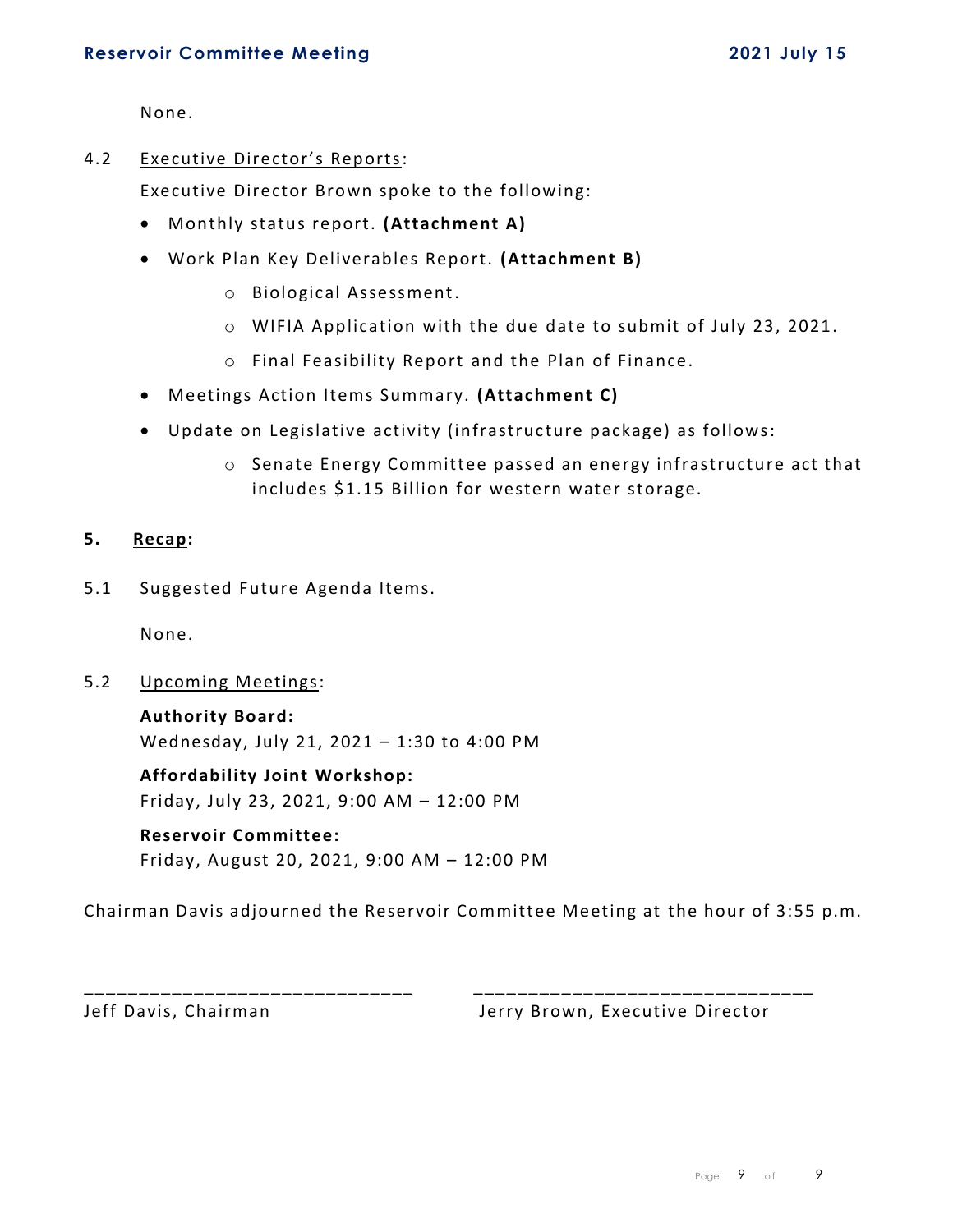# **Current Voting Committee Participants (23):**

|             | Pct  | Participant                                   |             | Pct          | Participant                                     |
|-------------|------|-----------------------------------------------|-------------|--------------|-------------------------------------------------|
|             | 3.37 | American Canyon, City                         | $\boxtimes$ | 2.47         | LaGrande WD<br>(1)                              |
|             | 2.32 | Antelope Valley-East Kern WA                  | $\boxtimes$ | 17.09        | Metropolitan WD                                 |
| $\boxtimes$ | 2.26 | Carter MWC                                    | $\boxtimes$ | 3.37         | Reclamation District 108                        |
| $\boxtimes$ | 5.16 | Coachella Valley WD                           | $\boxtimes$ | 2.32         | Rosedale-Rio Bravo WSD                          |
| $\boxtimes$ | 5.16 | Colusa County                                 | $\boxtimes$ | 8.56         | San Bernardino Valley MWD                       |
| $\boxtimes$ | 5.18 | Colusa Co. WD                                 |             | 6.35         | San Gorgonio Pass WA                            |
| $\boxtimes$ | 2.31 | Cortina WD<br>(1)                             | $\boxtimes$ | 2.32         | Santa Clara Valley WD                           |
| $\boxtimes$ | 2.77 | Davis WD                                      | $\boxtimes$ | 3.67         | Santa Clarita Valley WA                         |
| $\boxtimes$ | 0.00 | Department of Water<br>Resources (non-voting) | $\boxtimes$ | 3.78         | Westside WD                                     |
| $\boxtimes$ | 4.11 | Desert WA                                     | $\boxtimes$ | 3.08         | Wheeler Ridge-Maricopa WSD                      |
| $\boxtimes$ | 3.06 | Dunnigan WD                                   | $\boxtimes$ | .00          | <b>US Bureau of Reclamation</b><br>(non-voting) |
| $\boxtimes$ | 3.67 | Glenn-Colusa ID                               | $\boxtimes$ | 5.16         | Zone 7 WA                                       |
| $\boxtimes$ | 2.47 | <b>Tryine Ranch WD</b>                        |             | 100.00 Total |                                                 |

## **20 Voting members represented at Meeting start**

**85.76%** Represented participation percentage

Representation has been delegated as follows:

- (1) To Jamie Traynham, Davis WD
- $(*)$  Not present after  $\frac{1}{1}$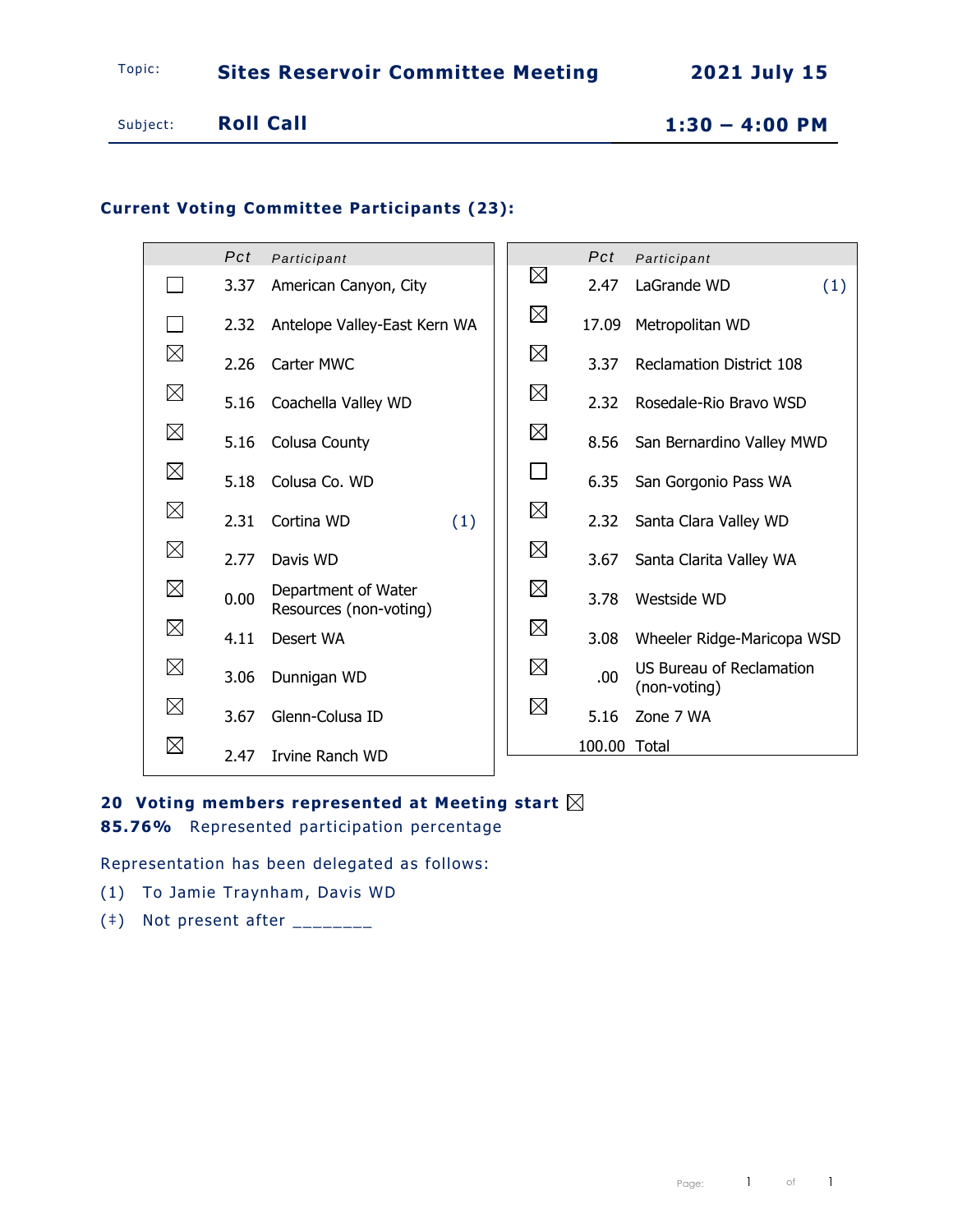Subject: Attendance 1:30 PM  $-$  4:00 PM

**Current Voting Reservoir Committee Participants (23):** 

| Participant                          | ₽           | Representative         | ₽           | Alternate                                     | Others                     |
|--------------------------------------|-------------|------------------------|-------------|-----------------------------------------------|----------------------------|
| American Canyon, City                |             | Felix Hernandez III    |             | Jason Holley                                  |                            |
| <b>AVEK WA</b>                       |             | Dwayne Chisam          |             | Dan Flory                                     |                            |
| Carter MWC                           | ⋉           | <b>Ben Carter</b>      |             | Ann Carter<br>Charlie Palmer<br>Kendra Carter |                            |
| Coachella Valley WD                  |             | Robert Cheng           | $\boxtimes$ | Petya Vasileva                                |                            |
| Colusa County.                       | $\boxtimes$ | Mike Azevedo           | $\boxtimes$ | <b>Gary Evans</b>                             |                            |
| Colusa Co. WD                        | $\boxtimes$ | <b>Shelley Murphy</b>  |             | Joe Marsh                                     |                            |
| Cortina WD                           |             | Jim Peterson           |             | Chuck Grimmer                                 | $\boxtimes$ Jamie Traynham |
| Davis WD                             | $\boxtimes$ | Jamie Traynham         |             | <b>Tom Charter</b>                            |                            |
| Desert WA                            | $\boxtimes$ | Mark Krause            | $\boxtimes$ | Steve Johnson                                 |                            |
| Dunnigan WD                          | $\boxtimes$ | <b>Bill Vanderwaal</b> |             |                                               |                            |
| Glenn-Colusa ID                      | $\boxtimes$ | <b>Thad Bettner</b>    | $\boxtimes$ | <b>Holley Dawley</b>                          |                            |
| Irvine Ranch WD                      | $\boxtimes$ | Paul Weghorst          |             | Kellie Welch                                  |                            |
| LaGrande WD                          |             | Zach Dennis            |             | Ken LaGrande                                  | $\boxtimes$ Jaime Traynham |
| Metropolitan WD                      | $\boxtimes$ | <b>Randall Neudeck</b> |             | Nina Hawk                                     |                            |
| <b>RD 108</b>                        | $\boxtimes$ | <b>Bill Vanderwaal</b> |             | <b>Blair Lewis</b>                            |                            |
| Rosedale-Rio Bravo WD                | $\boxtimes$ | Dan Bartel             |             |                                               |                            |
| San Bernardino V MWD                 |             | <b>Bob Tincher</b>     |             | <b>Heather Dyer</b>                           | <b>Cindy Saks</b>          |
| San Gorgonio Pass WA                 | $\boxtimes$ | Jeff Davis             | $\boxtimes$ | Lance Eckhart                                 |                            |
| Santa Clara Valley WD                |             | Cindy Kao              | $\boxtimes$ | Eric Leitterman                               | Katrina Jessop             |
| Santa Clarita Valley WA              | $\boxtimes$ | Dirk Marks             |             | <b>Steve Cole</b>                             |                            |
| Westside WD                          | $\boxtimes$ | <b>Allan Myers</b>     | $\boxtimes$ | Dan Ruiz                                      |                            |
| Wheeler Ridge-Maricopa<br><b>WSD</b> | $\boxtimes$ | Rob Kunde              |             |                                               |                            |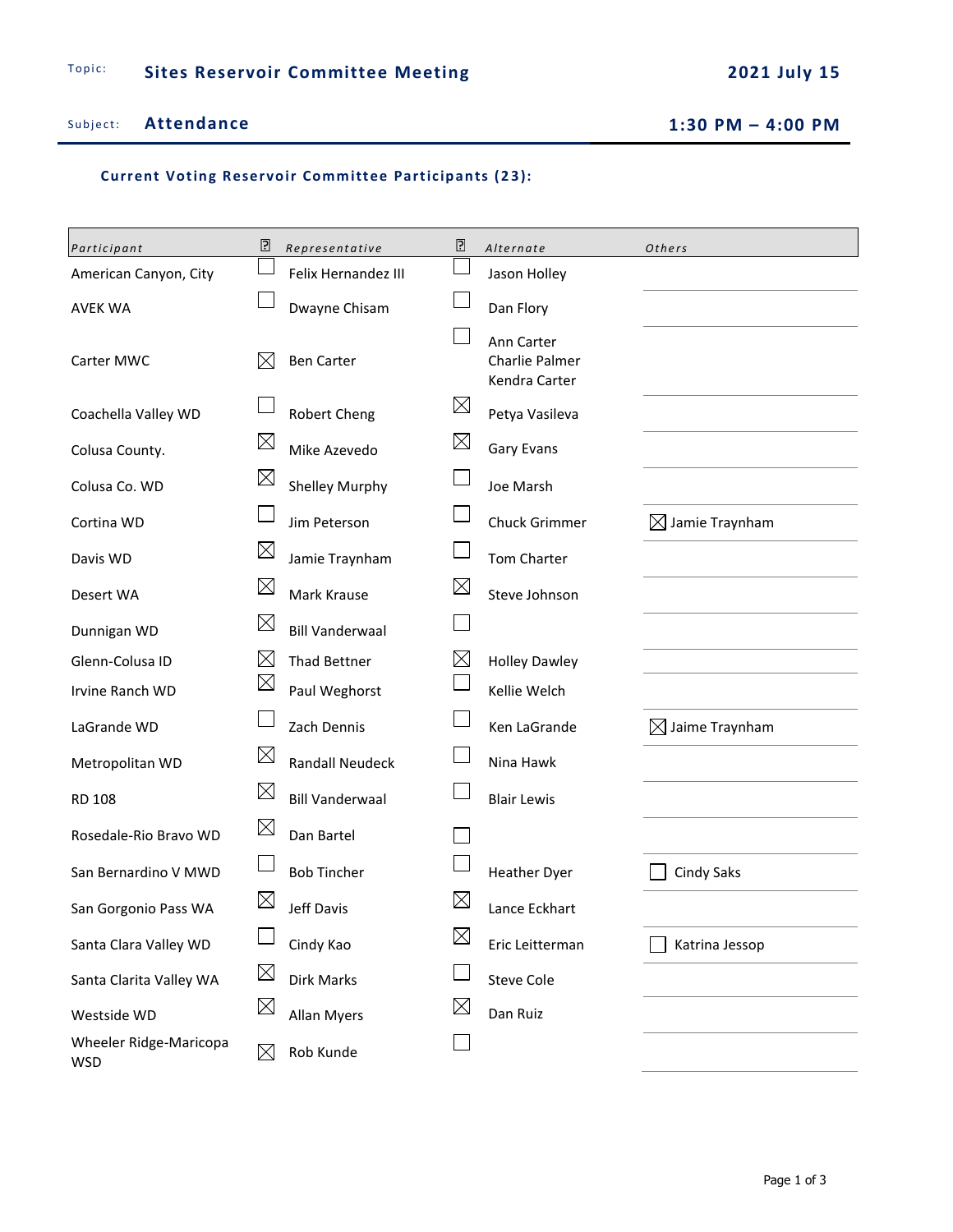| Participant                                  |                                        | $\Box$             | Representative                 | $\Box$ |                        | Alternate                                        | Others                         |
|----------------------------------------------|----------------------------------------|--------------------|--------------------------------|--------|------------------------|--------------------------------------------------|--------------------------------|
| Zone 7 WA                                    |                                        | $\bowtie$          | <b>Amparo Flores</b>           |        |                        | Carol Mahoney<br>Jarnail Chahal<br>Valerie Pryor | Dee Bradshaw<br>Lillian Xie    |
|                                              | Non-Voting Committee Participants (2): |                    |                                |        |                        |                                                  |                                |
| Participant                                  |                                        | 5                  | Representative/Other           |        | ₽                      | Alternate/Other                                  |                                |
|                                              | Dept of Water Resources                | $\boxtimes$        | Rob Cooke                      |        |                        | David Sandino                                    | Alex Vdovichenko               |
|                                              |                                        |                    | Ajay Goyal                     |        |                        | Jim Wieking                                      | Jessica Boyt                   |
|                                              | <b>Bureau of Reclamation</b>           |                    | <b>Richard Welsh</b>           |        |                        | Don Bader                                        | Chris Duke                     |
|                                              |                                        | $\boxtimes$<br>X   | Vanessa King<br>Natalie Wolder |        |                        | Derya Sumer<br>Mike Mosley                       | Shana Kaplan                   |
|                                              | Authority, Non-Signatory (6):          |                    |                                |        |                        |                                                  |                                |
| Participant                                  |                                        |                    | ₽<br>Representative            |        | $\overline{2}$         | Alternate                                        |                                |
| <b>Glenn County</b>                          |                                        |                    | Ken Hahn                       |        |                        | <b>Grant Carmon</b>                              |                                |
| <b>PCWA</b>                                  |                                        |                    | Ed Horton                      |        |                        | Ben Barker<br>Darin Reintjes                     |                                |
| Roseville                                    |                                        |                    | Sean Bigley                    |        |                        | Trevor Joseph<br>Jason Marks                     |                                |
| Sacramento, City of                          |                                        | <b>Jeff Harris</b> |                                |        | Anne Sanger            |                                                  |                                |
| Sacramento County WA                         |                                        | Kerry Schmitz      |                                |        | Michael Peterson       |                                                  |                                |
| Tehama-Colusa Canal Authority<br>Jeff Sutton |                                        |                    |                                |        | <b>Halbert Charter</b> |                                                  |                                |
|                                              | Staff:                                 |                    |                                |        |                        |                                                  |                                |
| $\boxdot$                                    | Name                                   |                    | Representing                   |        | $\boxed{2}$            | Name                                             | Representing                   |
| $\boxtimes$                                  | Jerry Brown                            |                    | <b>Executive Director</b>      |        | $\boxtimes$            | Joe Trapasso                                     | <b>Sites Project Authority</b> |
| $\boxtimes$                                  | Ali Forsythe                           |                    | <b>Sites Project Authority</b> |        | $\boxtimes$            | Yolanda Tirado                                   | <b>Board Clerk</b>             |
| $\boxtimes$                                  | Kevin Spesert                          |                    | <b>Sites Project Authority</b> |        | $\boxtimes$            | Marcia Kivett                                    | Admin                          |
| Consultants:                                 |                                        |                    |                                |        |                        |                                                  |                                |
| ⊡                                            | Name                                   |                    | Representing                   |        | ₽                      | Name                                             | Representing                   |
|                                              | Jeriann Alexander                      |                    | Fugro                          |        | $\boxtimes$            | Erin Heydinger                                   | <b>HDR</b>                     |
| $\boxtimes$                                  | <b>Robert Boling</b>                   |                    | <b>HDR</b>                     |        |                        | Sara Katz                                        | Katz & Associates              |
| $\boxtimes$                                  | Monique Briard                         | ICF                |                                |        | $\boxtimes$            | <b>Brett Stroud</b>                              | Young Wooldridge               |
|                                              | Kim Floyd                              |                    | Floyd                          |        | $\boxtimes$            | Henry Luu                                        | <b>HDR</b>                     |
|                                              | Jeff Herrin                            |                    | AECOM                          |        | $\boxtimes$            | Connor McDonald                                  | <b>CMD West</b>                |